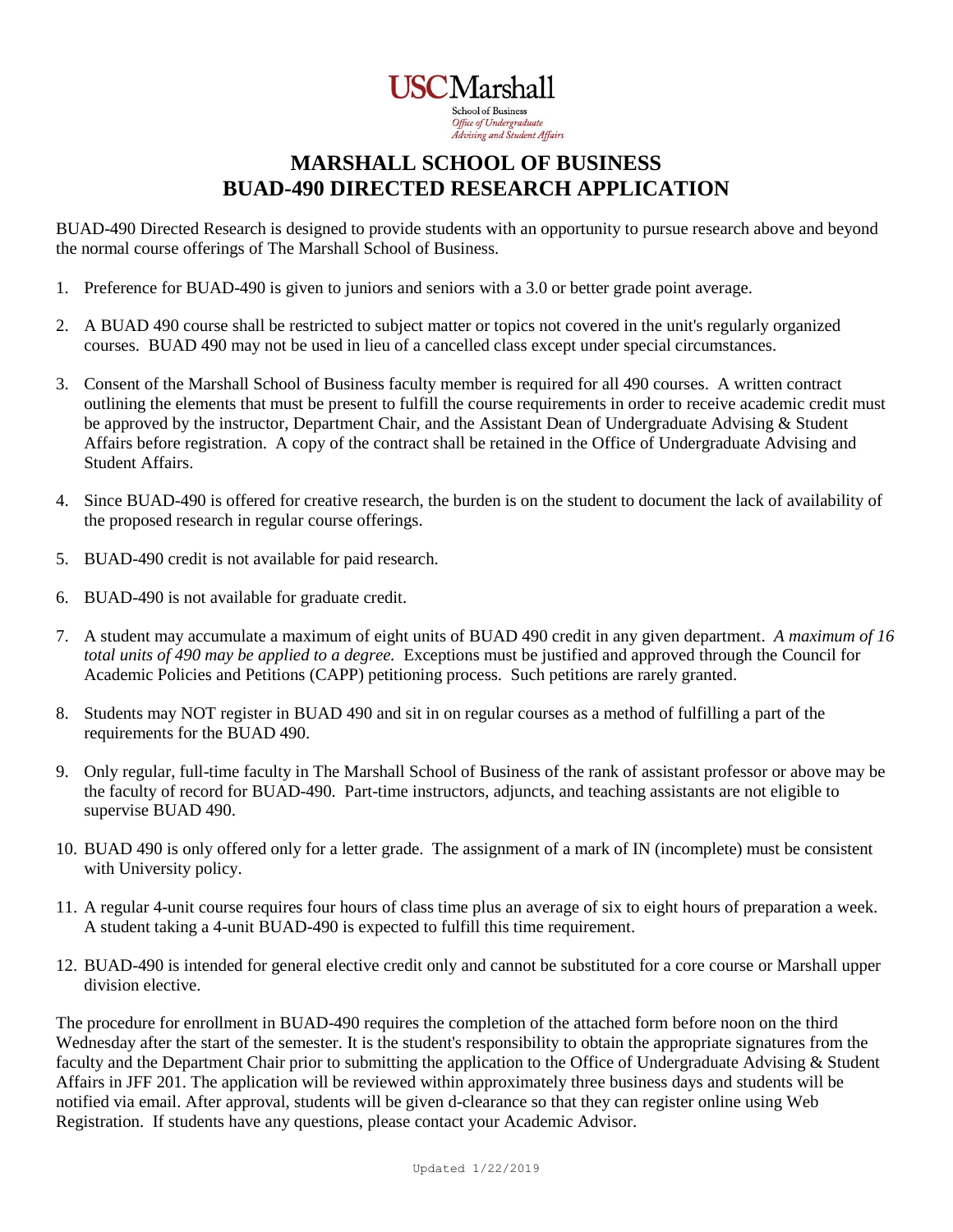

#### **MARSHALL SCHOOL OF BUSINESS BUAD-490 APPLICATION (DIRECTED RESEARCH)**

## *I. Student Information (please print)*

|                                           | $\overline{C}$ USC ID $\overline{C}$ |
|-------------------------------------------|--------------------------------------|
|                                           |                                      |
| Phone $(\_\_)$                            |                                      |
|                                           |                                      |
|                                           |                                      |
| Semester for which BUAD-490 is requested: | FALL SPRING<br>SUMMER                |
| Number of Units requested (CIRCLE ONE)    | $1 \quad 2$<br>4                     |
| I. Professor Information                  |                                      |
|                                           |                                      |
|                                           |                                      |
|                                           |                                      |

### *II. Research Proposal*

In the space provided, or on separate sheets, please provide the information requested for each of the following questions:

- 1. Give a brief description of previous BUAD-490 work, if any (including grade, instructor, semester).
- 2. Describe the problem you propose to study (Attach additional sheets if necessary).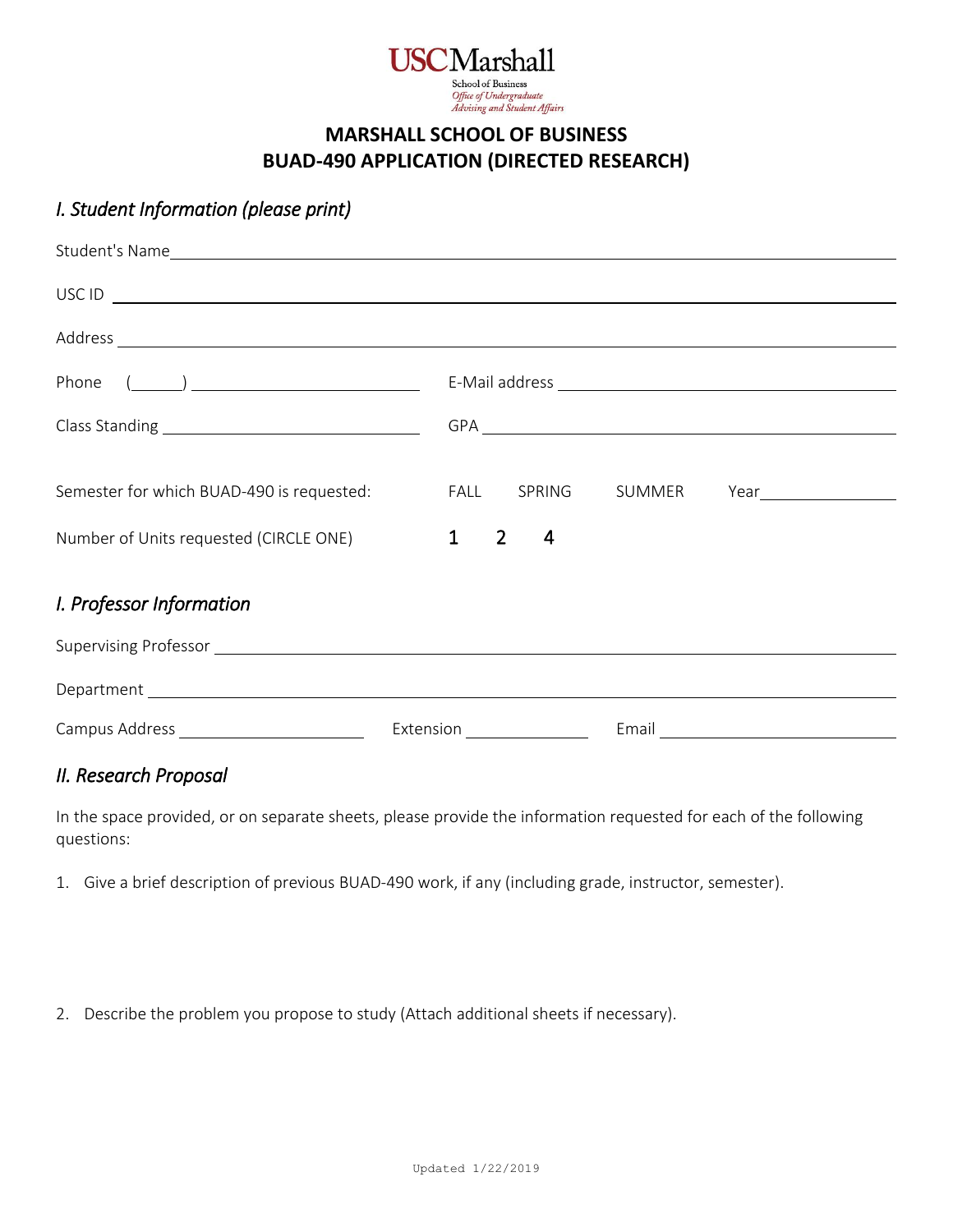- 3. List coursework you have already taken (here and elsewhere) which has prepared you for the 490 you are applying to take now.
- 4. Explain how and why this work cannot be accomplished through a regular course in the Marshall School of Business.
- 5. What courses and fields are most closely connected with this study?
- 6. Name two or three secondary sources that relate to your topic (author and title).
- 7. Methodology (including sources, facilities, survey method, number of people to be contacted, and general plan for study).

8. Itemize your working timetable for completing the research described (including number of projected meetings with the supervising professor, use of USC research facilities, etc.)

9. Expected results (including final report format or examination).